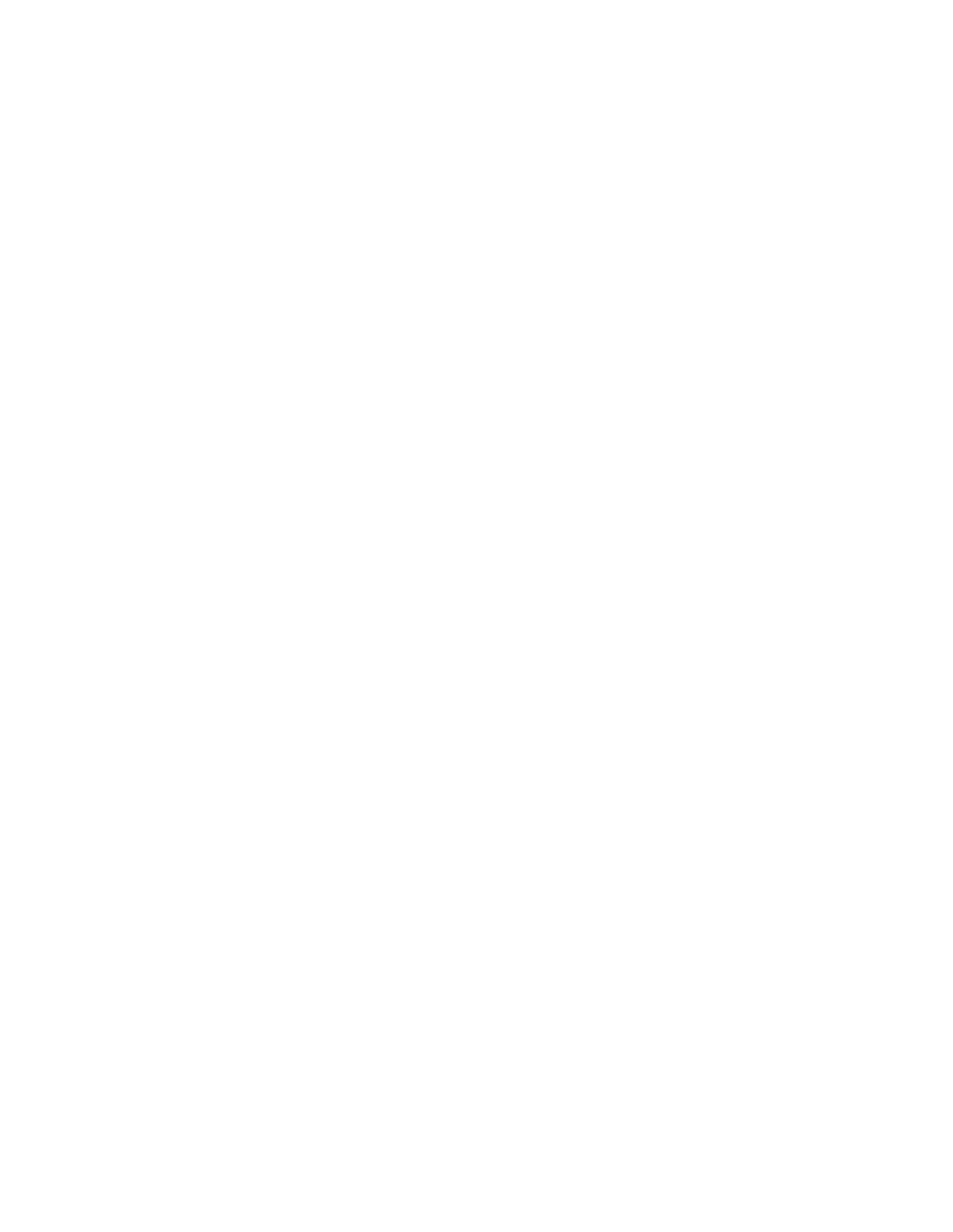## RECRUIT MEDICAL CLEARANCE FORM

| <b>RECRUIT NAME:</b> |  |
|----------------------|--|
| RECRUIT'S AGENCY:    |  |
| DATE OF EXAMINATON:  |  |

Recruits, during the POB training, perform the physical activities listed below. Please review the list of activities and indicate by marking any areas that the recruit **CANNOT** participate in. Where possible, please include a recommendation of reasonable accommodation that may be provided.

**I. PHYSICALCONDITIONING -** The Physical Conditioning Program consists of certain physical performance tests and a program of vigorous physical conditioning. Physical conditioning occurs a minimum of 1 hour per day, three days per week, for ten weeks.

- Flexibility Development using both dynamic (multiple joint and muscle movements) and static (resistance and hold) stretching exercises.
- Partner assisted strength-slow ballistic calisthenics.
- Cardiovascular and Strength Endurance training to include (but not limited to): a variety of calisthenics, pushups, pull-ups, dips, sit-ups, up-downs (burpees), sustained planks, knee bends/squats, and jogging; all are requiring repetitions.



- Interval circuit weight training with free weights and/or resistance bands (weight/resistance to be determined by student and instructor).
- Interval running-run/walk, such as: run 220 yards then walk 110 yards (repeat ten times).
- Agility circuit-series of full-body, high-speed agility-vaulting, skipping, body twists, etc.
- Cardiovascular Development using interval repetitions and/or endurance cycles (20-40 minutes at target heart rate) accomplished primarily through sustained exertion activities. Can include:
	- Stationary or regular bicycle
	- Stairclimber
	- Row machine
	- Elliptical machine
	- 20 to 40 minutes of sustained running/jogging
	- Jogging up and down stairs and/or hills

Comments:

## **II. FIREARMSTRAINING – The recruit will participate in 69 hours of firearms-specific training spread over four weeks. Physical abilities to complete firearms training include:**

• Wear and support body armor, gun belts, restraint equipment, and other tools during firearms training sessions.

\_\_\_\_\_\_\_\_\_\_\_\_\_\_\_\_\_\_\_\_\_\_\_\_\_\_\_\_\_\_\_\_\_\_\_\_\_\_\_\_\_\_\_\_\_\_\_\_\_\_\_\_\_\_\_\_\_\_\_\_\_\_\_\_\_\_\_\_\_\_\_\_\_\_\_\_\_\_\_\_\_\_\_\_\_\_\_\_\_\_\_\_\_ \_\_\_\_\_\_\_\_\_\_\_\_\_\_\_\_\_\_\_\_\_\_\_\_\_\_\_\_\_\_\_\_\_\_\_\_\_\_\_\_\_\_\_\_\_\_\_\_\_\_\_\_\_\_\_\_\_\_\_\_\_\_\_\_\_\_\_\_\_\_\_\_\_\_\_\_\_\_\_\_\_\_\_\_\_\_\_\_\_\_\_\_\_ \_\_\_\_\_\_\_\_\_\_\_\_\_\_\_\_\_\_\_\_\_\_\_\_\_\_\_\_\_\_\_\_\_\_\_\_\_\_\_\_\_\_\_\_\_\_\_\_\_\_\_\_\_\_\_\_\_\_\_\_\_\_\_\_\_\_\_\_\_\_\_\_\_\_\_\_\_\_\_\_\_\_\_\_\_\_\_\_\_\_\_\_\_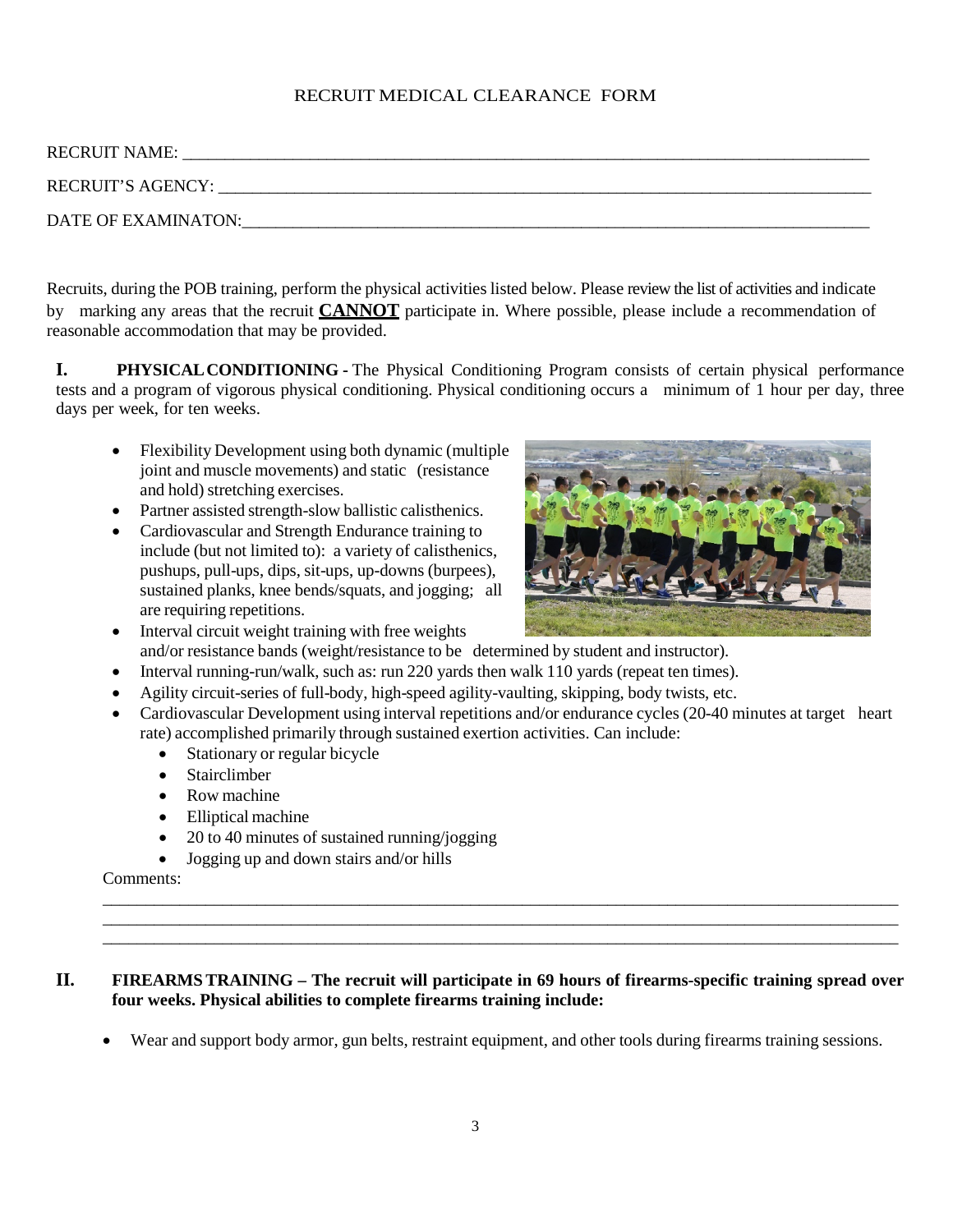- Run or sprint 25 yards, perform calisthenics, fire handgun from standing, kneeling, and prone positions (i.e., to simulate stress, student will run/calisthenics to increase heart rate, and then immediately shoot from several positions including standing, kneeling, sitting, and prone).
- Draw handgun from the holster and extend arm forward towards target approximately 700 times during training.
- Draw handgun and extend arm toward the target and hold for 5- 45 seconds, repeating frequently.
- Fire handgun courses from various positions (i.e., standing, kneeling, prone).
- Carry rifle with the sling on the shoulder, carry rifle at port arms positions, carry a rifle in a low ready position with muzzle downrange.
- Raise rifle to shoulder firing position, align sights on target, hold until firing command.
- Hold rifle at firing position unsupported 5-45 seconds.
- Fire rifle courses from various positions (i.e., standing, kneeling, prone) with rifle butt mounted in shoulder position experiencing repetitive recoil in single and multiple shot sequences.
- Establish and maintain stable footing/balance during shooting positions while transitioning quickly from one position to another. (e.g., standing to kneeling, kneeling to standing and standing to prone)

\_\_\_\_\_\_\_\_\_\_\_\_\_\_\_\_\_\_\_\_\_\_\_\_\_\_\_\_\_\_\_\_\_\_\_\_\_\_\_\_\_\_\_\_\_\_\_\_\_\_\_\_\_\_\_\_\_\_\_\_\_\_\_\_\_\_\_\_\_\_\_\_\_\_\_\_\_\_\_\_\_\_\_\_\_\_\_\_\_\_\_\_\_ \_\_\_\_\_\_\_\_\_\_\_\_\_\_\_\_\_\_\_\_\_\_\_\_\_\_\_\_\_\_\_\_\_\_\_\_\_\_\_\_\_\_\_\_\_\_\_\_\_\_\_\_\_\_\_\_\_\_\_\_\_\_\_\_\_\_\_\_\_\_\_\_\_\_\_\_\_\_\_\_\_\_\_\_\_\_\_\_\_\_\_\_\_ \_\_\_\_\_\_\_\_\_\_\_\_\_\_\_\_\_\_\_\_\_\_\_\_\_\_\_\_\_\_\_\_\_\_\_\_\_\_\_\_\_\_\_\_\_\_\_\_\_\_\_\_\_\_\_\_\_\_\_\_\_\_\_\_\_\_\_\_\_\_\_\_\_\_\_\_\_\_\_\_\_\_\_\_\_\_\_\_\_\_\_\_\_

Comments:

## **III. CUSTODY & CONTROL/SELF DEFENSE - The recruit will participate in 60 hours of custody & control training spread over six weeks. Physical abilities to complete this training include:**

- Wear a fitted mouth guard for sustained periods.
- During training sessions, wear and support body armor, gun belts, restraint equipment, and other law enforcement duty tools.
- Warm-up exercises, including pushups, sit-ups, up-downs (burpees), stretching, neck rotation, etc.
- Baton strike maneuvers, including multiple strikes at stationary and moving targets of varying height and distance.
- Pain compliance holds, including wrist locks, handcuffing, takedowns, and escorts, focusing on manipulating wrist joints, elbow joints, and shoulders.
- Takedown maneuvers, repetitive knee bends, lunges, ground fighting exercises, and repetitive body rotation maneuvers; must participate as both officer and suspect.
- Perform protected falls onto wrestling mat from various positions and stand back up – performed approximately 300- 400 times during training session.
- Ability to support the bodyweight of another person while demonstrating takedown and handcuffing techniques.
- Ability to tuck the chin into the neck and hold in place as protection during controlled throws to the mat.
- Ability to strike and be struck by open and closed hand strikes to the head and body approximately 300-



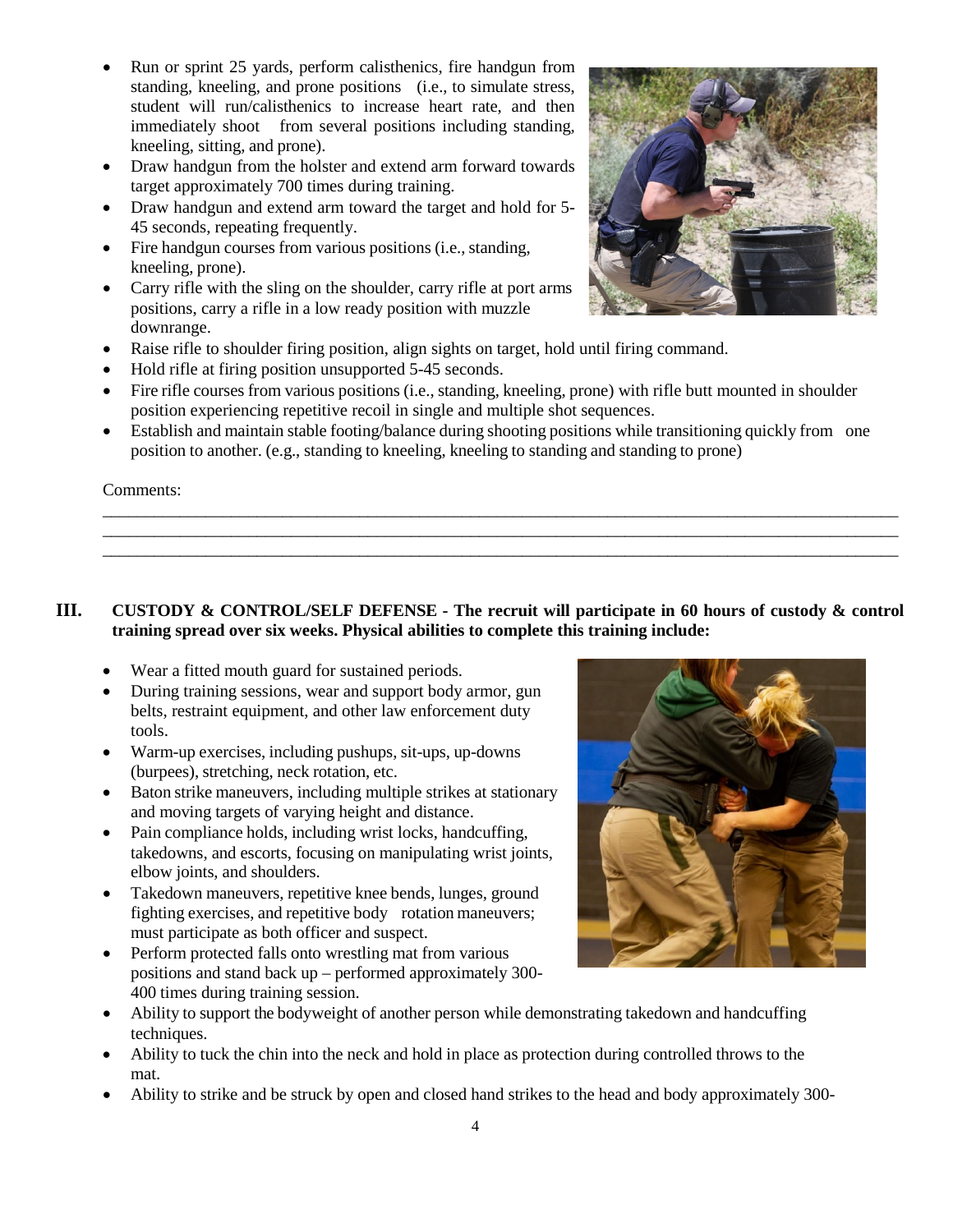400 times during training session.

- Ability to move and maintain balance on uneven terrain while engaged in physical conflict with another person.
- Facial Exposure to Oleoresin Capsicum (OC) spray then complete a series of law enforcement tasks and decontamination processes.

#### Comments:

## **IV. EMERGENCY VEHICLE OPERATION - The recruit will participate in 14 hours of vehicle driving training over five weeks. Physical abilities to complete emergency vehicle operations training include:**

\_\_\_\_\_\_\_\_\_\_\_\_\_\_\_\_\_\_\_\_\_\_\_\_\_\_\_\_\_\_\_\_\_\_\_\_\_\_\_\_\_\_\_\_\_\_\_\_\_\_\_\_\_\_\_\_\_\_\_\_\_\_\_\_\_\_\_\_\_\_\_\_\_\_\_\_\_\_\_\_\_\_\_\_\_\_\_\_\_\_\_\_\_ \_\_\_\_\_\_\_\_\_\_\_\_\_\_\_\_\_\_\_\_\_\_\_\_\_\_\_\_\_\_\_\_\_\_\_\_\_\_\_\_\_\_\_\_\_\_\_\_\_\_\_\_\_\_\_\_\_\_\_\_\_\_\_\_\_\_\_\_\_\_\_\_\_\_\_\_\_\_\_\_\_\_\_\_\_\_\_\_\_\_\_\_\_ \_\_\_\_\_\_\_\_\_\_\_\_\_\_\_\_\_\_\_\_\_\_\_\_\_\_\_\_\_\_\_\_\_\_\_\_\_\_\_\_\_\_\_\_\_\_\_\_\_\_\_\_\_\_\_\_\_\_\_\_\_\_\_\_\_\_\_\_\_\_\_\_\_\_\_\_\_\_\_\_\_\_\_\_\_\_\_\_\_\_\_\_\_

- Slow speed driving course (braking, emergency braking, body twisting to include lower back and neck rotation)
- Pursuit driving course (emergency braking, neck rotation, shuffle steering)
	- ability to maintain throttle/accelerator control at variable speeds (0-45mph)
	- requires intense acceleration and abrupt braking with the right foot
	- ability to move right foot quickly from accelerator to brake with precision and control
	- seat belt does not interfere with accelerator and/or braking movements
	- ability to safely manipulate accelerator and brake while engaging in pursuit driving exercises.

#### Comments:

## **V. SCENARIO-BASED TRAININGAND TESTING - The recruit will participate in 255 hours of scenario-based training and testing over ten weeks. Physical abilities to complete scenario training and testing include:**

\_\_\_\_\_\_\_\_\_\_\_\_\_\_\_\_\_\_\_\_\_\_\_\_\_\_\_\_\_\_\_\_\_\_\_\_\_\_\_\_\_\_\_\_\_\_\_\_\_\_\_\_\_\_\_\_\_\_\_\_\_\_\_\_\_\_\_\_\_\_\_\_\_\_\_\_\_\_\_\_\_\_\_\_\_\_\_\_\_\_\_\_\_ \_\_\_\_\_\_\_\_\_\_\_\_\_\_\_\_\_\_\_\_\_\_\_\_\_\_\_\_\_\_\_\_\_\_\_\_\_\_\_\_\_\_\_\_\_\_\_\_\_\_\_\_\_\_\_\_\_\_\_\_\_\_\_\_\_\_\_\_\_\_\_\_\_\_\_\_\_\_\_\_\_\_\_\_\_\_\_\_\_\_\_\_\_ \_\_\_\_\_\_\_\_\_\_\_\_\_\_\_\_\_\_\_\_\_\_\_\_\_\_\_\_\_\_\_\_\_\_\_\_\_\_\_\_\_\_\_\_\_\_\_\_\_\_\_\_\_\_\_\_\_\_\_\_\_\_\_\_\_\_\_\_\_\_\_\_\_\_\_\_\_\_\_\_\_\_\_\_\_\_\_\_\_\_\_\_\_

- Wear and support body armor, gun belt, restraint equipment, safety equipment, and other law enforcement duty tools during all scenario training sessions
- Move while holding/carrying firearms, Taser, OC Spray canister, baton, law enforcement duty tools such as handcuffs, flashlights, and portable radio.
- Apply control holds, arrest, and search single and/or multiple suspects. Apply handcuffs with appropriate pressures and body control.
- Repetitive standing, walking, and jogging on various terrain/surfaces (i.e., paved, grass, dirt, gravel, hillsides).
- Perform various searches (i.e., looking under and on top of suspected hiding places, repetitive standing, kneeling, squatting, and/or prone positions).
- Perform vehicle stops (i.e., repetitive standing, walking, and kneeling required).



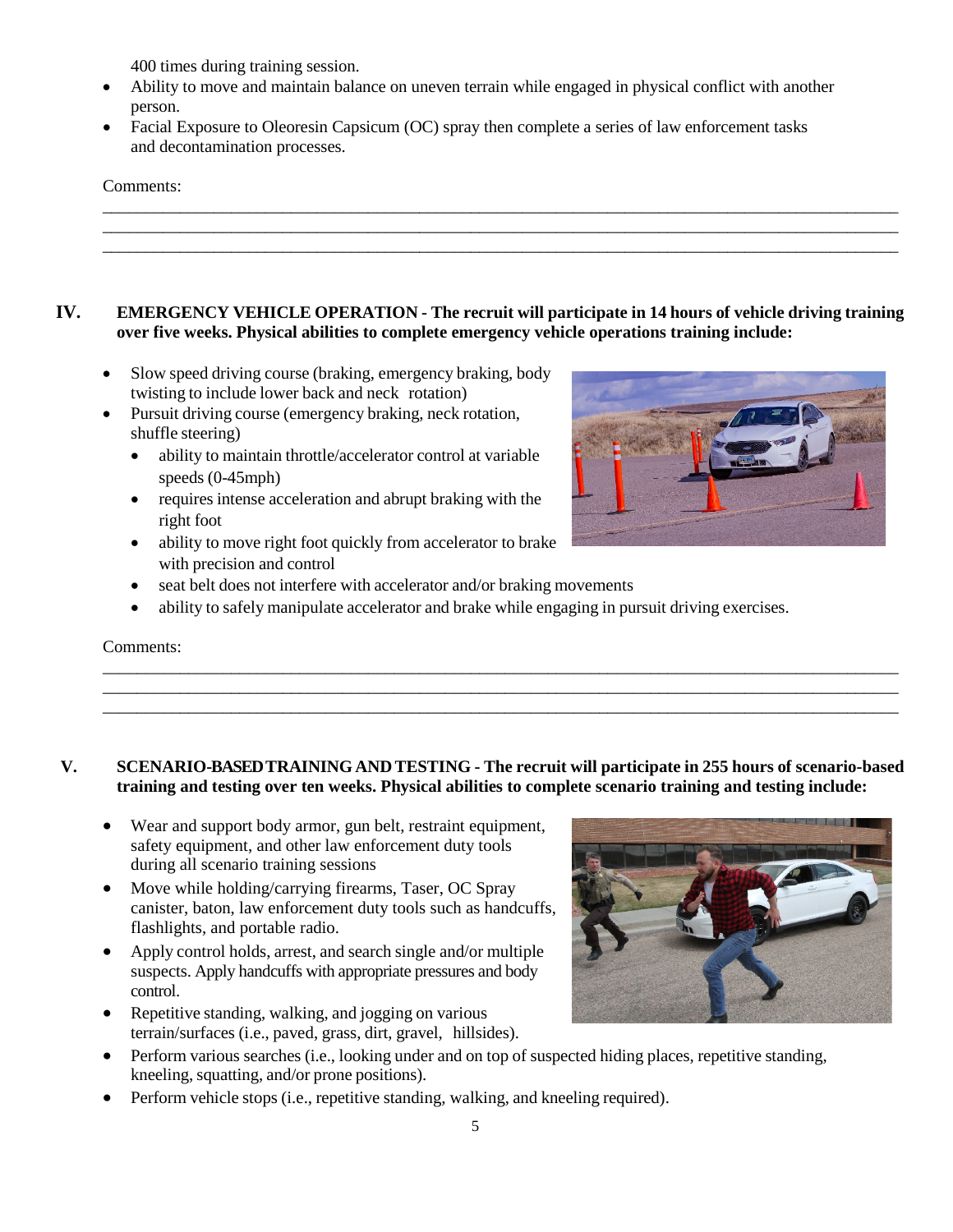- Ability to stand, walk and/or run unassisted with a firearm and/or Taser, OC Spray canister, baton in either hand.
- Work under stressful conditions including darkness, low light, bright light, flashing and strobe lights, smoke, loud noises, cramped spaces, hot & cold temperatures, other weather and environmental conditions, and multiple stimuli.
- Manage physiological effects of stressful conditions such as high heart rate, high respiration, fatigue, mental challenges, narrowed vision, and auditory exclusion.

\_\_\_\_\_\_\_\_\_\_\_\_\_\_\_\_\_\_\_\_\_\_\_\_\_\_\_\_\_\_\_\_\_\_\_\_\_\_\_\_\_\_\_\_\_\_\_\_\_\_\_\_\_\_\_\_\_\_\_\_\_\_\_\_\_\_\_\_\_\_\_\_\_\_\_\_\_\_\_\_\_\_\_\_\_\_\_\_\_\_\_\_\_ \_\_\_\_\_\_\_\_\_\_\_\_\_\_\_\_\_\_\_\_\_\_\_\_\_\_\_\_\_\_\_\_\_\_\_\_\_\_\_\_\_\_\_\_\_\_\_\_\_\_\_\_\_\_\_\_\_\_\_\_\_\_\_\_\_\_\_\_\_\_\_\_\_\_\_\_\_\_\_\_\_\_\_\_\_\_\_\_\_\_\_\_\_ \_\_\_\_\_\_\_\_\_\_\_\_\_\_\_\_\_\_\_\_\_\_\_\_\_\_\_\_\_\_\_\_\_\_\_\_\_\_\_\_\_\_\_\_\_\_\_\_\_\_\_\_\_\_\_\_\_\_\_\_\_\_\_\_\_\_\_\_\_\_\_\_\_\_\_\_\_\_\_\_\_\_\_\_\_\_\_\_\_\_\_\_\_

#### Comments:

- **VI. PHYSICAL ASSESSMENTTEST - The recruit will participate in 3 physical fitness assessments during POB training. During the initial assessment, for the student to be accepted into basic training, the student must score no less than 40% fitness level on the first assessment, or at least a 50% overall average with no section below 25% as measured by the Cooper Fitness standards for their age and gender, in the following areas. The remaining two assessments are conducted for measuring fitness improvement and completion rankings.** 
	- 1.5-mile run (*recruit runs 1.5 miles as fast as possible)*
		- o An alternative test is available for students with a written medical directive. The test utilizes a stationary bike and requires the rider to maintain a set and constant rotation of the pedals while experiencing increasing resistance to the point of failure. Typically this test takes 25-35 minutes to complete, and the scoring is based on the length of time the rider can maintain their speed – not simply using a bike to ride 1.5 miles.



- Abdominal curls (*recruit performs as many abdominal curls as possible in 1 minute)*
- Pushups (*recruit performs as many continuous motion pushups as possible in 1 minute as an indicator of arm, upper body, core strength, and endurance)*

|            |                    |           |            |                    |           |            |             |           |            |             |           |            | <b>MALE</b> |           |            |             |           |            |             |           |            |             |           |            |
|------------|--------------------|-----------|------------|--------------------|-----------|------------|-------------|-----------|------------|-------------|-----------|------------|-------------|-----------|------------|-------------|-----------|------------|-------------|-----------|------------|-------------|-----------|------------|
| <b>AGE</b> | 20-29              |           |            | 30-34              |           |            | 35-39       |           |            | 40-44       |           |            | 45-49       |           |            | 50-54       |           |            | 55-59       |           |            | $60+$       |           |            |
|            | Run<br>Time        | Sit<br>Up | Push<br>Up | Run<br>Time        | Sit<br>Up | Push<br>Up | Run<br>Time | Sit<br>Up | Push<br>Up | Run<br>Time | Sit<br>Up | Push<br>Up | Run<br>Time | Sit<br>Up | Push<br>Up | Run<br>Time | Sit<br>Up | Push<br>Up | Run<br>Time | Sit<br>Up | Push<br>Up | Run<br>Time | Sit<br>Up | Push<br>Up |
| 150% 12.18 |                    | 40        | 33         | 12.51              | 36        | 27         | 13.22       | 33        | 24         | 13.53       | 31        | 21         | 14.24       | 28        | 18         | 14.55       | 26        | 15         | 15.31       | 23        | 15         | 16.07       | 20        | 15         |
| 40% 12.51  |                    | 38        | 29         | 13.36              | 34        | 24         | 14.03       | 31        | 21         | 14.29       | 29        | 18         | 14.58       | 26        | 15         | 15.26       | 24        | 13         | 16.05       | 21        | 11         | 16.43       | 18        | 10         |
| 25% 13.53  |                    | 34        | 24         | 14.24              | 31        | 19         | 14.55       | 28        | 16         | 15.26       | 26        | 13         | 15.55       | 23        | 11         | 16.23       | 20        | 9          | 16.58       | 17        | 8          | 17.32       | 15        |            |
|            |                    |           |            |                    |           |            |             |           |            |             |           |            |             |           |            |             |           |            |             |           |            |             |           |            |
|            | <b>FEMALE</b>      |           |            |                    |           |            |             |           |            |             |           |            |             |           |            |             |           |            |             |           |            |             |           |            |
| <b>AGE</b> | 30-34<br>20-29     |           |            | 35-39<br>$40 - 44$ |           |            |             |           | 45-49      |             |           | 50-54      |             |           | 55-59      |             |           | $60+$      |             |           |            |             |           |            |
|            | <b>Run</b><br>Time | Sit<br>Up | Push<br>Up | Run<br>Time        | Sit<br>Up | Push<br>Up | Run<br>Time | Sit<br>Up | Push<br>Up | Run<br>Time | Sit<br>Up | Push<br>Up | Run<br>Time | Sit<br>Up | Push<br>Up | Run<br>Time | Sit<br>Up | Push<br>Up | Run<br>Time | Sit<br>Up | Push<br>Up | Run<br>Time | Sit<br>Up | Push<br>Up |
| 50% 14.55  |                    | 34        | 26         | 15.26              | 27        | 21         | 15.57       | 24        | 18         | 16.27       | 22        | 15         | 16.56       | 19        | 14         | 17.24       | 17        | 13         | 17.5        | 12        | 10         | 18.16       | 8         | 8          |
| 40%        | 15.26              | 32        | 23         | 15.57              | 25        | 19         | 16.28       | 22        | 16         | 16.58       | 20        | 13         | 17.26       | 17        | 12         | 17.55       | 14        | 11         | 18.2        | 10        | 8          | 18.44       | 6         | 5          |
| 25% 16.26  |                    | 28        | 19         | 16.58              | 21        | 14         | 17.14       | 18        |            | 17.29       | 15        | 9          | 18          | 13        | 9          | 18.31       |           | 8          | 18.47       |           | 5          | 19          | 3         | 2          |

## **Cooper Fitness Standards**

Comments: